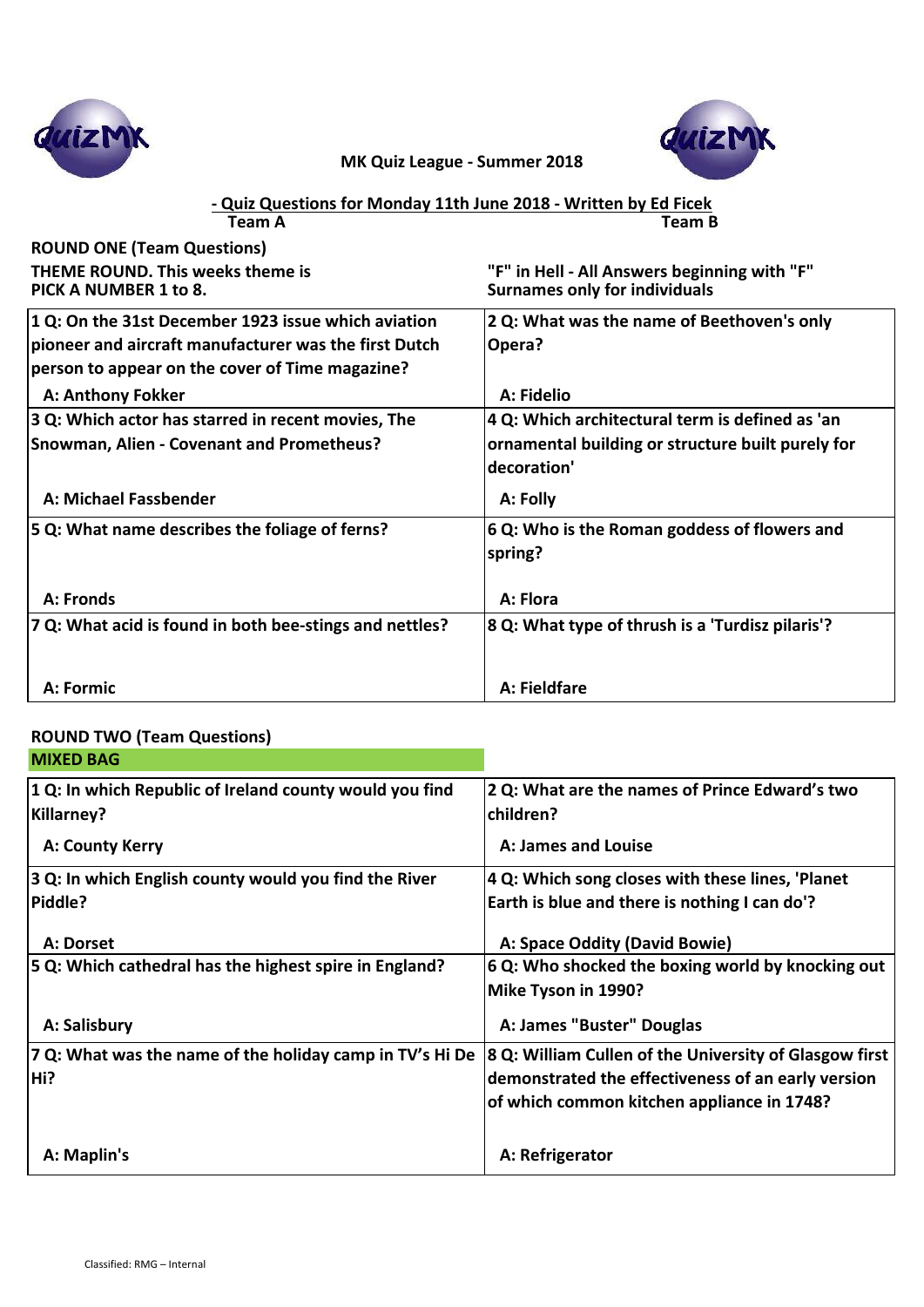



**- Quiz Questions for Monday 11th June 2018 - Written by Ed Ficek**

**Team A Team B**

**ROUND THREE (Individual Questions) (Jokers to be used, each team to nominate one player.) Team A to Answer First** 

 **The Categories are:-**

| 1 & 2 Beer                                                                                                      | 3 & 4 1980s Bands                                       |
|-----------------------------------------------------------------------------------------------------------------|---------------------------------------------------------|
| <b>5 &amp; 6 Darts</b>                                                                                          | 7 & 8 Monopoly                                          |
| 1 Q: With which country do you associated Singha Beer?                                                          | 2 Q: With which country do you associated Efes<br>Beer? |
| A: Thailand                                                                                                     | A: Turkey                                               |
| 3 Q: Sharleen Spiteri has provided lead vocal for which                                                         | 4 Q: Carol Decker has been the lead singer of the       |
| Scottish rock band since their inception in 1988?                                                               | pop group T'Pau since 1986?                             |
| A: Texas                                                                                                        | A: T'Pau                                                |
| 5 Q: What number is between 14 and 12 on a standard dart                                                        | 6 Q: What number is between 18 and 13 on a              |
| board?                                                                                                          | standard dart board?                                    |
| A:9                                                                                                             | A: 4                                                    |
| 7 Q: At the start of a game of the UK version of Monopoly, if 8 Q: In the UK version of Monopoly, if you on the |                                                         |
| you throw a double six, which square would you land on?                                                         | Electric Company and throw a double six, which          |
|                                                                                                                 | square would you land on?                               |
| A: Electric Company                                                                                             | A: Trafalgar Square                                     |
|                                                                                                                 |                                                         |

**ROUND FOUR (Team Questions) THEME ROUND. This weeks theme is Literature PICK A NUMBER 1 to 8.**

| 1 Q: Which 1851 novel was first published in Britain under<br>the title The Whale? | 2 Q: Who wrote the Flashman series of novels?       |
|------------------------------------------------------------------------------------|-----------------------------------------------------|
| A: Moby Dick                                                                       | A: George MacDonald                                 |
| 3 Q: What was the name of the lioness raised by George                             | 4 Q: Which Rugby player wrote the book 'Tackling    |
| and Joy Adamson in the book Born Free?                                             | Life'?                                              |
| A: Elsa                                                                            | A: Johnny Wilkinson                                 |
| 5 Q: According to Beatrix Potter, what type of animal was                          | 6 Q: Daisy Buchanan is the love interest from which |
| <b>Mr Jeremy Fisher?</b>                                                           | <b>F Scott Fitzgerald novel?</b>                    |
| A: A Frog                                                                          | A: The Great Gatsby                                 |
| 7 Q: Which Afghan-born American novelist wrote both 'The                           | 8 Q: Novellist Suzanne Collins is best known for    |
| Kite Runner' and 'A Thousand Splendid Suns'?                                       | which book trilogy starring Katniss Everdeen and    |
|                                                                                    | <b>Peeta Mellark?</b>                               |
| A: Khaled Hosseini                                                                 | A: The Hunger Games                                 |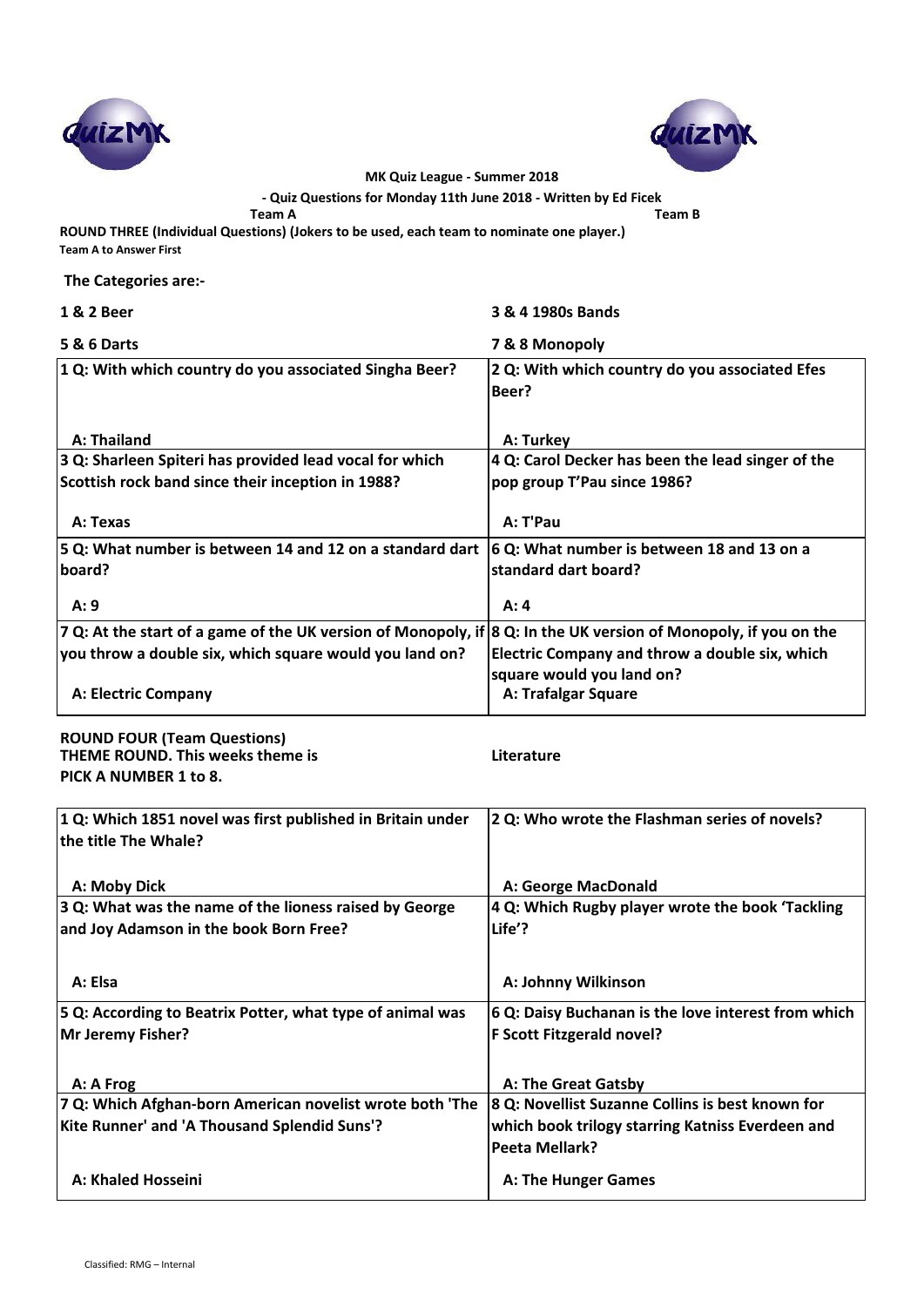



**Team A Team B - Quiz Questions for Monday 11th June 2018 - Written by Ed Ficek**

# **ROUND FIVE (Team Questions)**

## **POT LUCK. TEAM A to answer first.**

| 2 Q: How many lines are there in Japanese Haiku                                                                    |
|--------------------------------------------------------------------------------------------------------------------|
| poems?                                                                                                             |
| A:3                                                                                                                |
| 4 Q: Immediately prior to being appointed                                                                          |
| <b>Manchester City Football Club manager, Pep</b>                                                                  |
| Guardiola was in charge of which European                                                                          |
| football club?                                                                                                     |
| A: Bayern Munich                                                                                                   |
| 6 Q: Dressage and show-jumping are two of the                                                                      |
| three disciplines in equestrian three-day eventing.                                                                |
| What is the third?                                                                                                 |
| A: Cross-country                                                                                                   |
| 8 Q: Jockey, Violin, Trapdoor and Wolf are all types                                                               |
| of which creature?                                                                                                 |
|                                                                                                                    |
| A: Spider                                                                                                          |
| 1 Q: How many lines are there in a sonnet as often used<br>5 Q: Foil and epee are two of the three weapons used in |

**HALF TIME!**

## **ROUND SIX ( TEAM QUESTIONS ) POT LUCK. TEAM A to answer first.**

| 1 Q: Which precious stone represents 45 years of<br>marriage?                     | 2 Q: Which precious stone represents 15 years of<br>marriage?       |
|-----------------------------------------------------------------------------------|---------------------------------------------------------------------|
| A: Sapphire                                                                       | A: Crystal                                                          |
| 3 Q: Which female artist had a hit with "Roar" in 2013?                           | 4 Q: Which female artist had a hit with "Burn" in<br>2013?          |
| A: Katy Perry                                                                     | A: Ellie Goulding                                                   |
| 5 Q: Which river flows through the city of Exeter                                 | 6 Q: Which river flows through the city of<br>Nottingham?           |
| A: River Exe                                                                      | <b>A: River Trent</b>                                               |
| 7 Q: In which TV comedy series did Zoe Wanamaker star<br>opposite Robert Lindsay? | 8 Q: Ruth Jones played the character "Nessa" in<br>which TV series? |
| A: My Family                                                                      | A: Gavin and Stacey                                                 |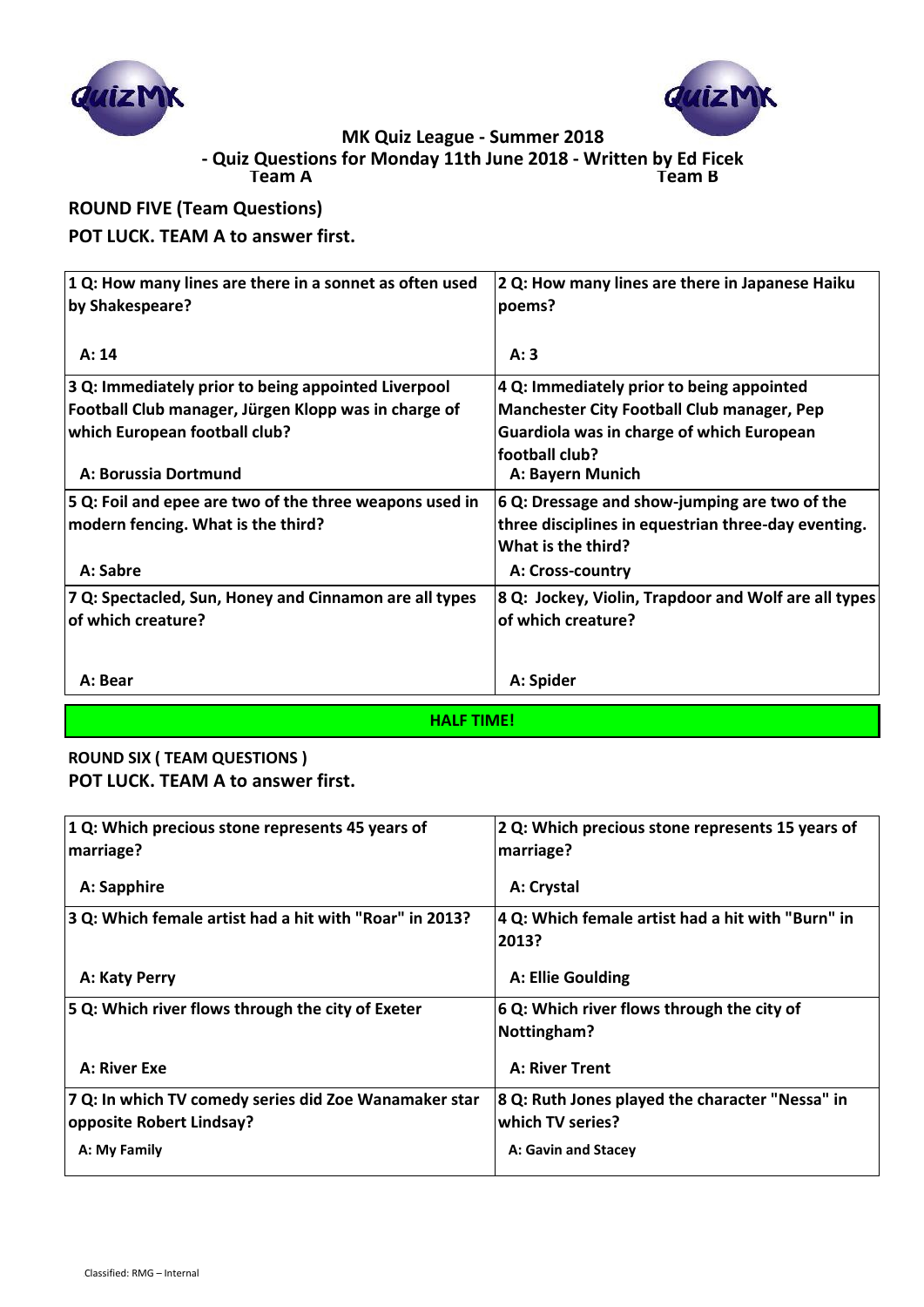



### **- Quiz Questions for Monday 11th June 2018 - Written by Ed Ficek**

| <b>Team A</b>                                                                                                 | <b>Team B</b>                                            |
|---------------------------------------------------------------------------------------------------------------|----------------------------------------------------------|
| <b>ROUND SEVEN (Team Questions)</b>                                                                           |                                                          |
| <b>THEME ROUND. This weeks theme is</b>                                                                       | <b>Measurement</b>                                       |
| PICK A NUMBER 1 to 8.                                                                                         |                                                          |
| 1 Q: Published by Max Hamilton in 1960, which condition is<br>commonly measured by the Hamilton Rating Scale? | 2 Q: What is measured on the Fujita scale?               |
| A: Depression                                                                                                 | A: (Intensity of) Tornados                               |
| 3 Q: What measure of thermal resistance used in the textile                                                   | 4 Q: Okta is a unit of measurement of what?              |
| industry is said to derive from the name of a Roman garment?                                                  |                                                          |
| A: Tog (from toga)                                                                                            | A: Cloud Cover (QM - Be Sensible!)                       |
| 5 Q: The density of which substance is measured by a lactometer?                                              | 6 Q: Related to the early development and measurement    |
|                                                                                                               | of steam engines what traditional unit of energy equates |
|                                                                                                               | typically to between 735-746 watts?                      |
| A: Milk                                                                                                       | A: Horsepower                                            |
| 7 Q: The Scoville Scale is used to measure the heat of what?                                                  | 8 Q: What is the unit of measurement of wind speed?      |
| A: Chili peppers                                                                                              | A: Knot                                                  |

### **ROUND EIGHT (Individual Questions) (Jokers to be used, each team to nominate one player.)**

- **Team A to Answer First**
- **The Categories are:-**

| 1 & 2 Horse Racing                                     | 3 & 4 TV channels                                      |
|--------------------------------------------------------|--------------------------------------------------------|
| 5 & 6 Politics                                         | <b>7 &amp; 8 International Car Registrations</b>       |
| 1 Q: Which is the most southerly racecourse in the UK? | 2 Q: Which is the most Northerly racecourse in the UK? |

| A: Newton Abbot                                                                   | A: Perth                                                                    |
|-----------------------------------------------------------------------------------|-----------------------------------------------------------------------------|
| 3 Q: What does the 'E' stand for in the television sports channel<br><b>ESPN?</b> | 4 Q: What does the 'Q' stand for in the television<br>shopping channel QVC? |
| A: Entertainment                                                                  | A: Quality                                                                  |
| 5 Q: The Anti-Federalist League was the fore-runner of which                      | 6 Q: The People Party, founded in Coventry in 1972,                         |
| political party?                                                                  | changed its name in 1975 and again in 1985. The party is                    |
|                                                                                   | represented in Parliament, the Lords and the European                       |
| A: UKIP                                                                           | Parliament, how is it now known?<br>A: The Green Party                      |
| 7 Q: Which country has the International Vehicle Index "UY" and                   | 8 Q: Which country used to the International Vehicle                        |
| was "ROU" previously?                                                             | Index "EW" and is now using "EST"?                                          |
|                                                                                   |                                                                             |
| A: Uruguay                                                                        | A: Estonia                                                                  |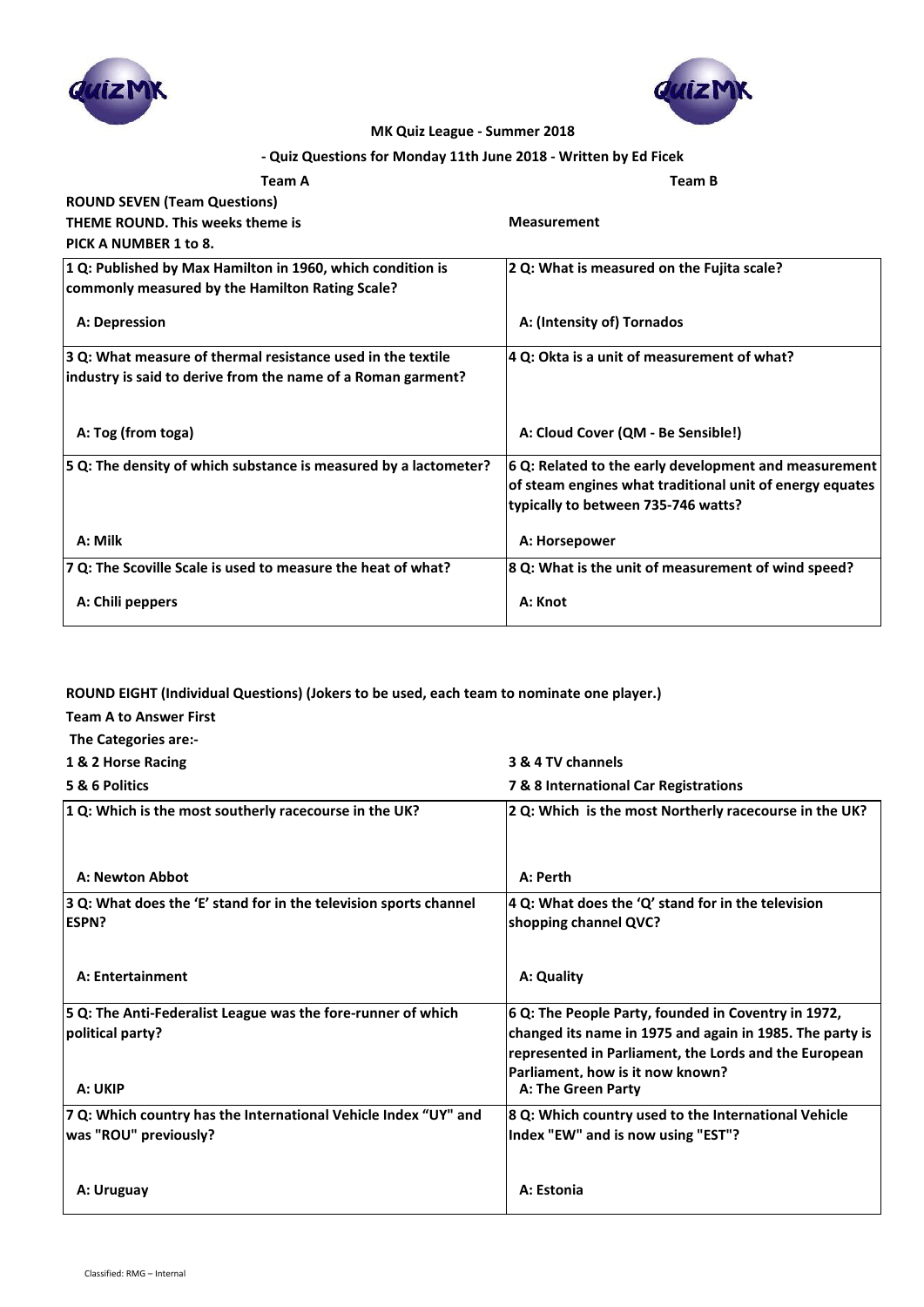



| - Quiz Questions for Monday 11th June 2018 - Written by Ed Ficek                                |                                                      |  |
|-------------------------------------------------------------------------------------------------|------------------------------------------------------|--|
| Team A                                                                                          | <b>Team B</b>                                        |  |
| <b>ROUND NINE (Team Questions)</b>                                                              |                                                      |  |
| <b>BLOCKBUSTERS ROUND: The Letters are</b>                                                      |                                                      |  |
| 2. LIBOR<br>3. SOLAS<br><b>4. LTR</b><br><b>5. OR</b><br><b>1. LCL</b><br>PICK A NUMBER 1 to 8. | 6. DBOM<br><b>7. GPS</b><br>8. JP                    |  |
| 1 Q: With letters "LCL" - In 1960 the UK publishing ban                                         | 2 Q: In financial terms, what does the term LIBOR    |  |
| was lifted on what 1928 book?                                                                   | mean?                                                |  |
| A: Lady Chatterley's Lover                                                                      | A: London Interbank Offered Rate                     |  |
| 3 Q: In shipping what does SOLAS stand for?                                                     | 4 Q: In dating what does LTR stand for?              |  |
| A: Safety Of Life At Sea                                                                        | A: Long Term Relationship                            |  |
| 5 Q: In which band with letters "OR" is Brent Kutzle the                                        | 6 Q: With letters DBOM, Which British television     |  |
| drummer?                                                                                        | series became the first to have all six of its first |  |
|                                                                                                 | season episodes make the number one slot in the      |  |
|                                                                                                 | viewers ratings?                                     |  |
| A: One Republic                                                                                 | A: Darling Buds Of May                               |  |
| 7 Q: In navigation, what does GPS stand for?                                                    | 8 Q: In 1960 which Belgian-born oceanographer        |  |
|                                                                                                 | and engineer with letters JP made the first manned   |  |
|                                                                                                 | expedition to the Mariana Trench, the deepest        |  |
|                                                                                                 | place in the ocean?                                  |  |
| A: Global Positioning System                                                                    | A: Jacques Piccard                                   |  |

### **ROUND TEN (Team Questions) MIXED BAG**

| 1 Q: Which group/organisation has the motto 'For Home 2 Q: In 1400, who became the first non-Royal |                                                  |
|----------------------------------------------------------------------------------------------------|--------------------------------------------------|
| and Country'?                                                                                      | person to be buried at Westminster Abbey?        |
| A: Women's Institute                                                                               | A: Geoffrey Chaucer                              |
| 3 Q: Which British TV presenter was known for his                                                  | 4 Q: Which horror film sees Georgie lose a paper |
| "Cheap as chips" catchphrase?                                                                      | sailboat down a drain?                           |
|                                                                                                    |                                                  |
| <b>A: David Dickinson</b>                                                                          | A:IT                                             |
|                                                                                                    |                                                  |
| 5 Q: Brompton is a market leader in the manufacture of                                             | 6 Q: Rhinology is the study of which part of the |
| which item of personal transport?                                                                  | human body?                                      |
|                                                                                                    |                                                  |
|                                                                                                    |                                                  |
| A: Folding Bicycle (If Bicycle Answered Ask For More!)                                             | A: The Nose                                      |
| 7 Q: Which group released albums titled A Day at the                                               | 8 Q: "Hello, Young Lovers", is a song from which |
| Races & A Night at the Opera in the 1970s                                                          | musical?                                         |
|                                                                                                    |                                                  |
| A: Queen                                                                                           | A: The King And I                                |